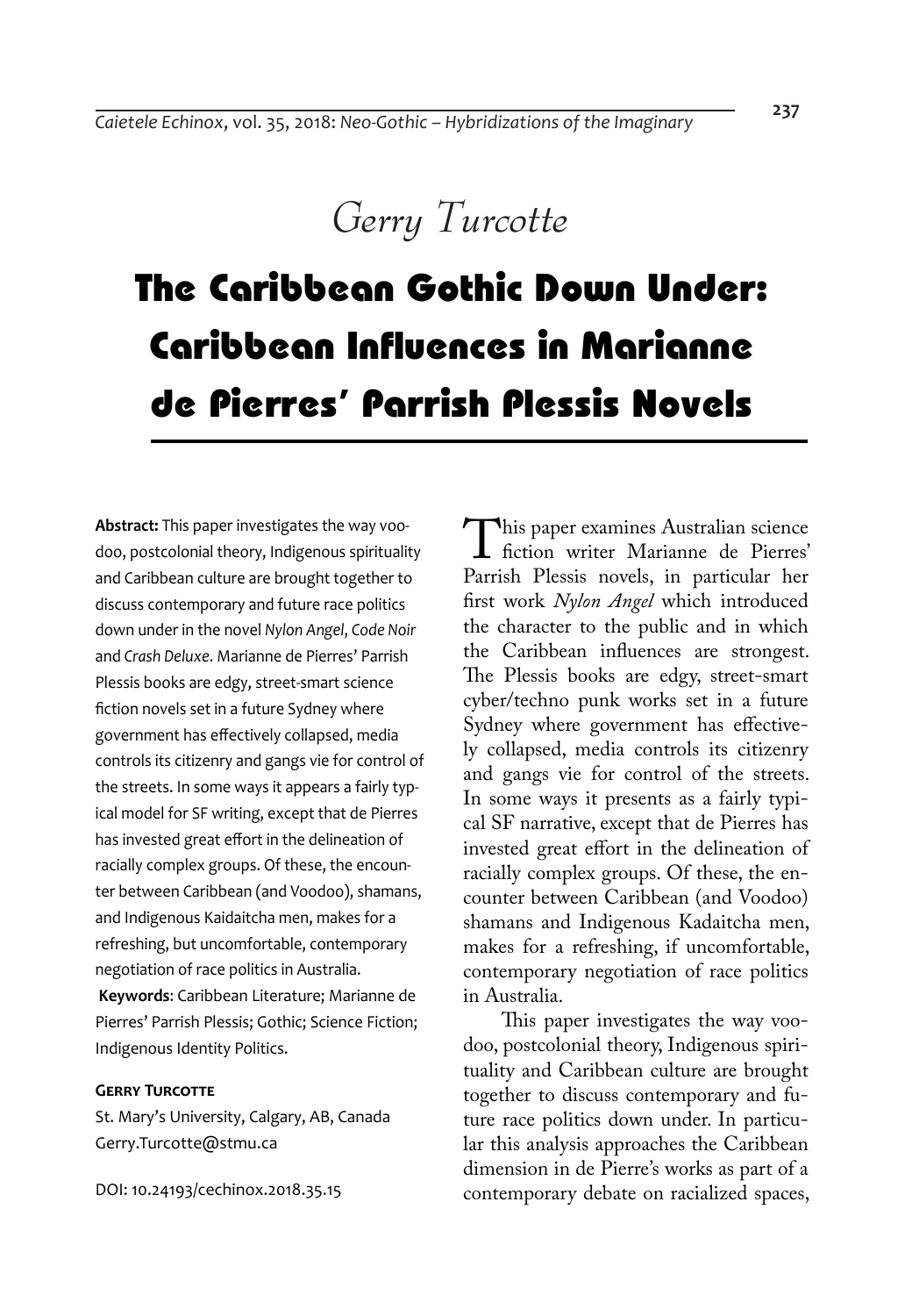as articulated through the genres of sci-

ence, detective and gothic fictions which all commingle in this work. De Pierres' Parrish Plessis novels — *Nylon Angel*, *Code Noir* and *Crash Deluxe* — are demanding texts, refusing to compromise for the reader. They develop their own language, slang and landscape, but they avoid the conceit of many similar works of having mediating characters through whom details are backfilled for the reading public. For de Pierres, the world that is entered into is one readyformed, and readers are expected to find their bearings as best they can, arguably in the same way that her protagonist negotiates the mean streets of future Australia.

And these streets are mean indeed. From the very first page of *Nylon Angel* Plessis is presented as a battle-scarred, sexually brutalised enforcer, enslaved to the savage Jamon Mondo, a crime lord who reigns over the inner city region known as the Tert, itself a 'burb of a megacity. Plessis is an unusually tall woman, "handy with [her] fists and feet" who can "cut a mean, hungry look" when she wants to, but who will "never make the front cover of a glossy, on account of my badly rebuilt nose and flattened cheek-bone" courtesy of an abusive stepfather.1 As the new kid on the block, Plessis is noticed by the warlord, who quickly hires her as one of his bodyguards, but not before having his pack of dingo boys—savage, genetically modified street punks—gang rape her. As a result of this humiliating initiation she joins a "club you had to die to leave,"2 and understandably begins to look for a way out.

Her opportunity comes in the form of a murder-mystery, the death of one of the Media's star reporters — Razz Retribution — and this sees her moving through

different inner city gang environments, clashing with competing warlords, and entering the rich, protected enclaves of the powerful. We also see the beginning of her attempts to deal with an incipient infection that we later learn is a type of parasitic, cyber virus that, in the course of the trilogy, threatens to over-take her specifically, but humanity itself more generally. However, de Pierres' decision to link this virus to questions of genetic engineering and Aboriginal empowerment puts an intriguing spin on traditional SF scenarios and allows her to tackle complex questions about racial identity in future Australia. That the novels have been read, in the handful of reviews thus far, as either successful or failed bids at genre fiction marred by under-developed characters, rather than as narratives about racialized fears and desires, perhaps suggests the way popular fiction is often misread, or under read, by the general public. No doubt, in response to this, many might argue that my own analysis displays the way popular texts are over-invested with meaning by academe.

Nevertheless, as a classic rich versus poor narrative, where the working class are brutalised and dispossessed, and the wealthy live in gated, technologically protected communities, *Nylon Angel* rather deftly negotiates the maze of "techno-urban squalor with its street and cyberpunk crime,"<sup>3</sup> and invokes rather than skirts the racialized dimension of street gangs, urban ghettos, and racial anxieties. Indeed, in an early chapter she describes the toll boys who presumably extract money from innocent bystanders for right of passage through public spaces, as "Body-enhanced, skin-mixed, libido-jacked jerks. The latest craze in Plastique-ville was patchwork skin: Caucasoid, Negroid,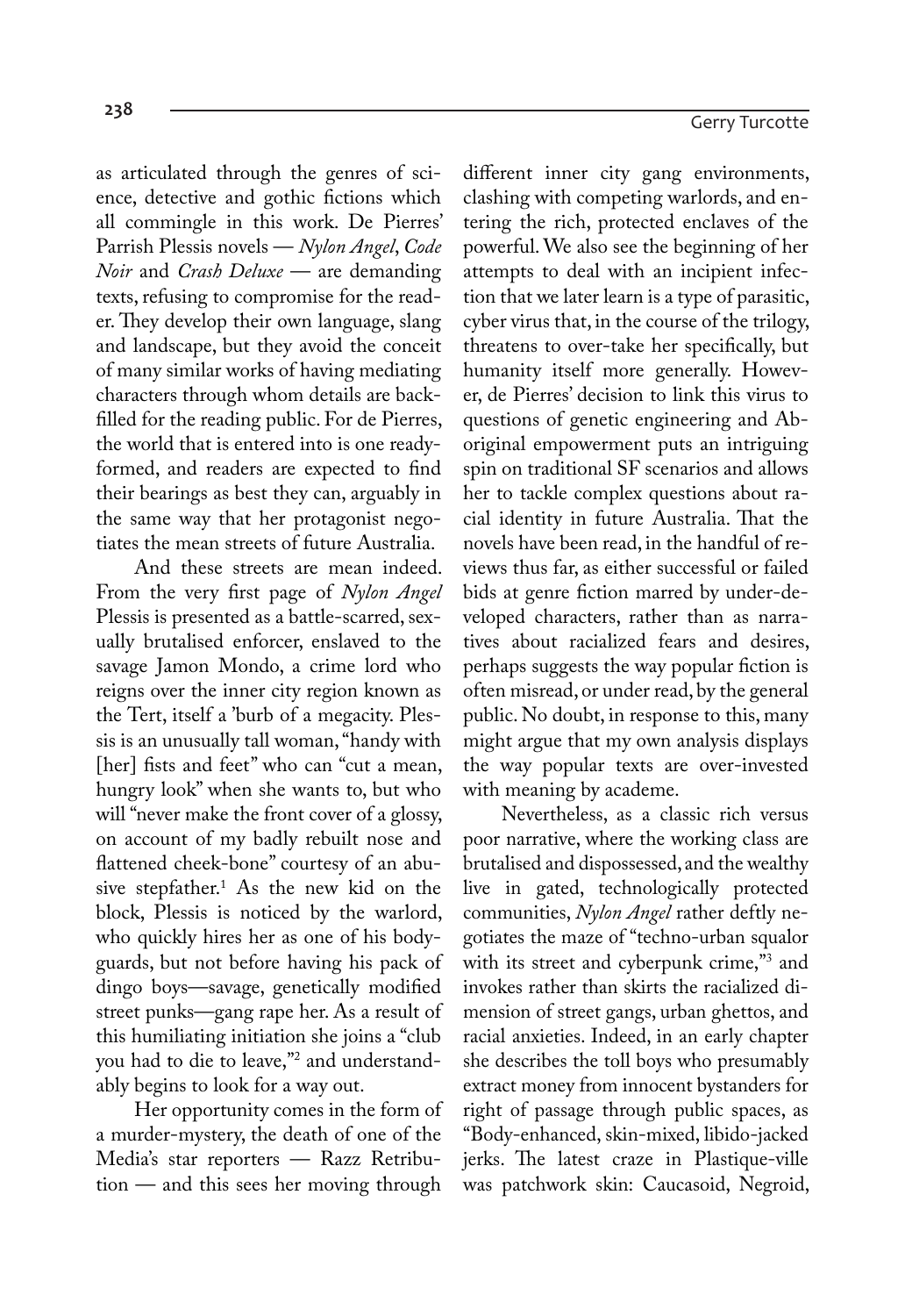Mongoloid with a splash of Albino thrown in for highlights."4 These hybrid figures are referred to as "zigzags" or "frigging zebra[s]," so that the theme of miscegenation, cross-fertilisation and cross-culturation is not only an issue in the text, but the subject of fashion trends. It is an interest that is picked up in the wider narrative that works through the trilogy, where a key plot point is an Indigenous man's master plan to work with, and sometimes against, the Cabal Coomera, "The Tert's real lawmakers,"5 to restore Aboriginal genetic purity and re-establish Indigenous sovereignty over the corrupted Australian land.

The Cabal Coomera is itself described as "A mysterious, unaccountable sect who operated above the daily Tert politics. Some said they were descendants of the Kadaitcha, the feather feet police of the original indigenous tribes,"6 though Parrish dismisses this as "romance" and expresses fears, not unfounded it later turns out, "about vigilante group[s]" fighting to enforce "race politics."7

That de Pierres explores this complex inter-cultural landscape through an equally heterogeneous mix of literary conventions heavy on Gothic and science fiction conventions is not at all surprising. As I've argued elsewhere, the Gothic has always been used to speak of the liminal, the unwanted, the feared and unspoken, and as such proved itself particularly useful for enunciating the colonial condition (see Turcotte, 1998, 2009 & 2017).<sup>8</sup> Indeed, it was not long in the history of the newly evolving Gothic genre that colonial landscapes began to replace European ones as sites of depravity, perversity and horror that tested even the steeliest Englishman and woman.

Lizabeth Paravisini-Gilbert has argued that "it is finally in Caribbean writing that a postcolonial dialogue with the Gothic plays out its tendencies most completely and suggestively,"9 and while this underplays the complex negotiations that the genre has exhibited in Australian and Canadian fiction more widely, it does nevertheless underscore the way the "lineaments" of clichéd Caribbean tropes have aligned well with the clichéd "lineaments of gothic fiction." Hence narratives of the "many Obeah men, 'voodoo' priests, zombies, and sorcerers that people Gothic fiction, the many plots that revolve around the threat of mysterious practices associated with animal sacrifice, fetishes, and spells, all contribute to make of the colonized space the locus of horror necessary for the writing of Gothic literature."10

The powerful deployment of the Gothic through the Caribbean register can be seen in a range of postcolonial texts, most notably in the works of Canadian writers such as Dionne Brand, Shani Mootoo and Nalo Hopkinson. Unlike these writers, de Pierres does not lay claim to Caribbean ancestry, and so her use of the cultural métissage that dominates her book references a fascination with a diversity of influences, rather than championing a specific force. It is certainly safe to say that de Pierres' use of a Caribbean mythology, however small a part of her overall world, is rather unique to the Australian speculative arena. Nevertheless, de Pierres is careful not to represent the Caribbean merely as a sensationalised site that underscores the savage, brutal condition of the non-white other. In many texts by postcolonial Caribbean writers, the perception of this savagery is mocked, deconstructed or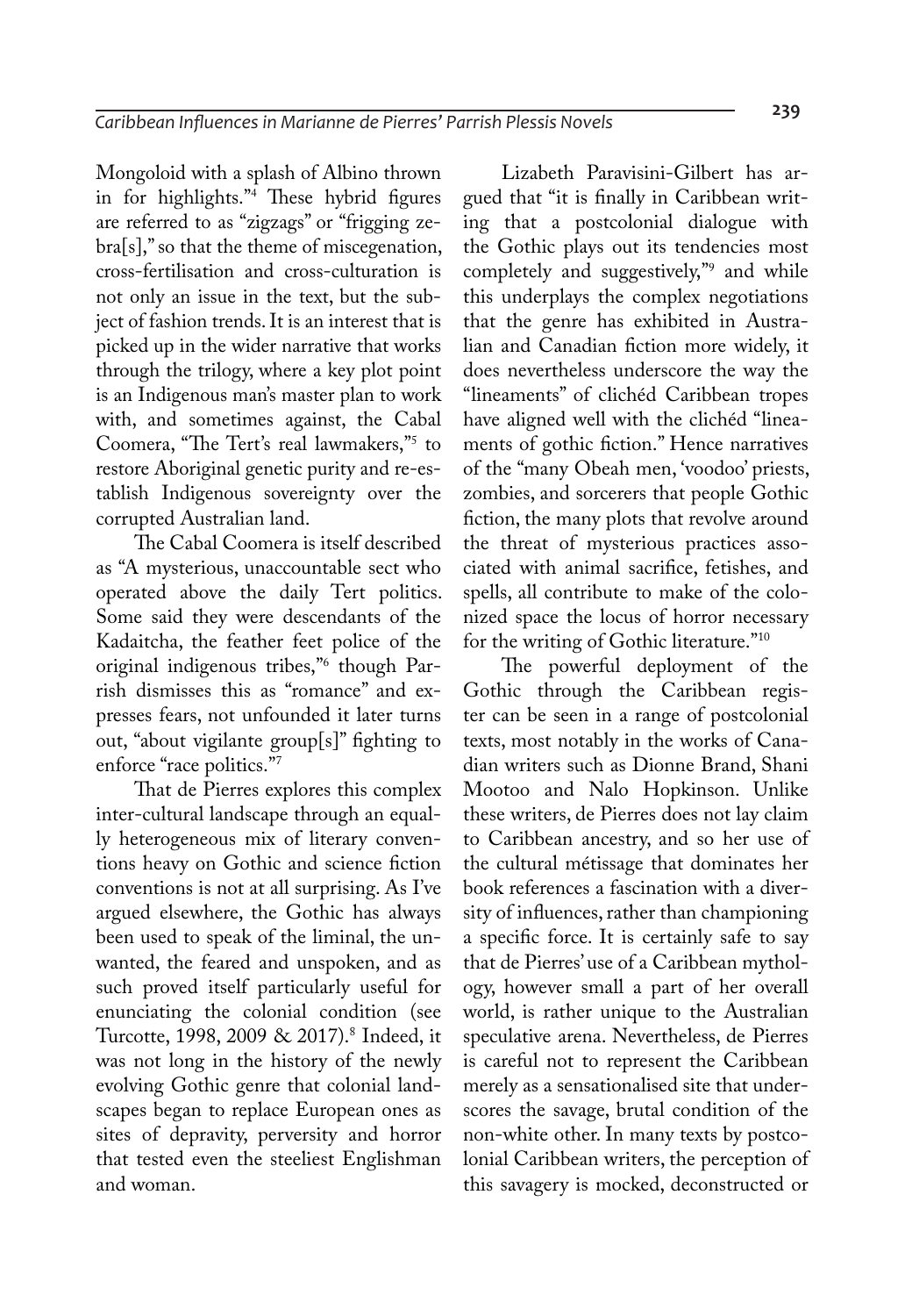subverted, either by demonstrating the role that Imperialism played in initiating the violence — for example, in Shani Mootoo's *Cereus Blooms at Night*, or by rewriting and reclaiming the power of Haitian Vodou or Jamaican Obeah, as we find, for example, in Hopkinson's *Brown Girl in the Ring*.

For de Pierres, the notion of Obeah and voodoo are certainly used to sensationalist effect, but it also functions to texture the multicultural environment of her dystopian universe. Parrish stumbles into the world of voodoo while attempting to escape the labyrinth of the urban nightmare she has had to flee into as a result of her probing into the Media's conspiracies, an act that sees her framed for a high profile murder. In negotiating the back alleys and tenements of the slums she is accidentally feathered in a blooding ceremony that sees the Obeah-worshipping clans identify her as a powerful entity named Oya. "We'd lobbed into a villa chock-full of Mueno clones. Greasy food-littered rugs covered the floor and bundles of feathers and fur dripping with fresh blood hung from ceiling and doorway."11 When the blood and feathers cover her, the Muenos worshipfully throw themselves to the ground chanting as she flees, "the prickle of voodoo at [her] back."12 She reflects that she "hate[s] spirit shit" and goes on to say that "You don't see so much of it around Torley's or even the south side of The Tert. The Slag, though, was full of it. Voodoo, animism, satanism, tek worship […] And then there's the Cabal Coomera; although I like to think of their brand of spirit wisdom as something more pure."<sup>13</sup>

Parrish realises that she needs to go back, and in the course of retracing her steps she discovers that she has been

anointed as the white saviour—she who "*Wears the Feather Crown*,"14 "the warrior witch or somethin'."15 Later, when the Muenos pledge their allegiance to her she notes, "It seemed likely they'd somehow worked me into some old myth. Punters needed heroes—didn't matter what religion they gigged to. Muenos were worse than most. It had something to do with their particular mash of Catholic, voodoo, tek worship. God's in the heavens, the animals *and* the machine! Crowded huh!"16 In some respects the novel clearly sets the believers up as naïve, perhaps even childlike, making clear that their spiritual investment is based on error and superstition. And yet, as the story plays out, her adopted clan repeatedly saves her from danger, and we begin to see that perhaps the process of absorbing the ritual has in some small part transformed and strengthened her.

The events can be read in multiple ways: as either the white fantasy of absorbing and leading the primitive and tribal as per the Tarzan/Phantom motif (she is, after all, the white witch who was promised as saviour); or as the metaphor for the power of miscegenation and interculturation. That the novel leans towards the latter view is suggested in the way de Pierres turns the series of novels into a critique of the quest for racial purity, led, it turns out, by Indigenous interests.

The novels negotiate the delicate issue of Indigenous prior ownership and the dangers of a type of monolithic quest for a long-lost purity. One of the leading figures in the novels, alternately referred to as Dark or Daac, is an Indigenous man who attempts to reclaim Australia for his *gens* — his people. As he tells Parrish, "My *gens* have always lived in the Tert. It's our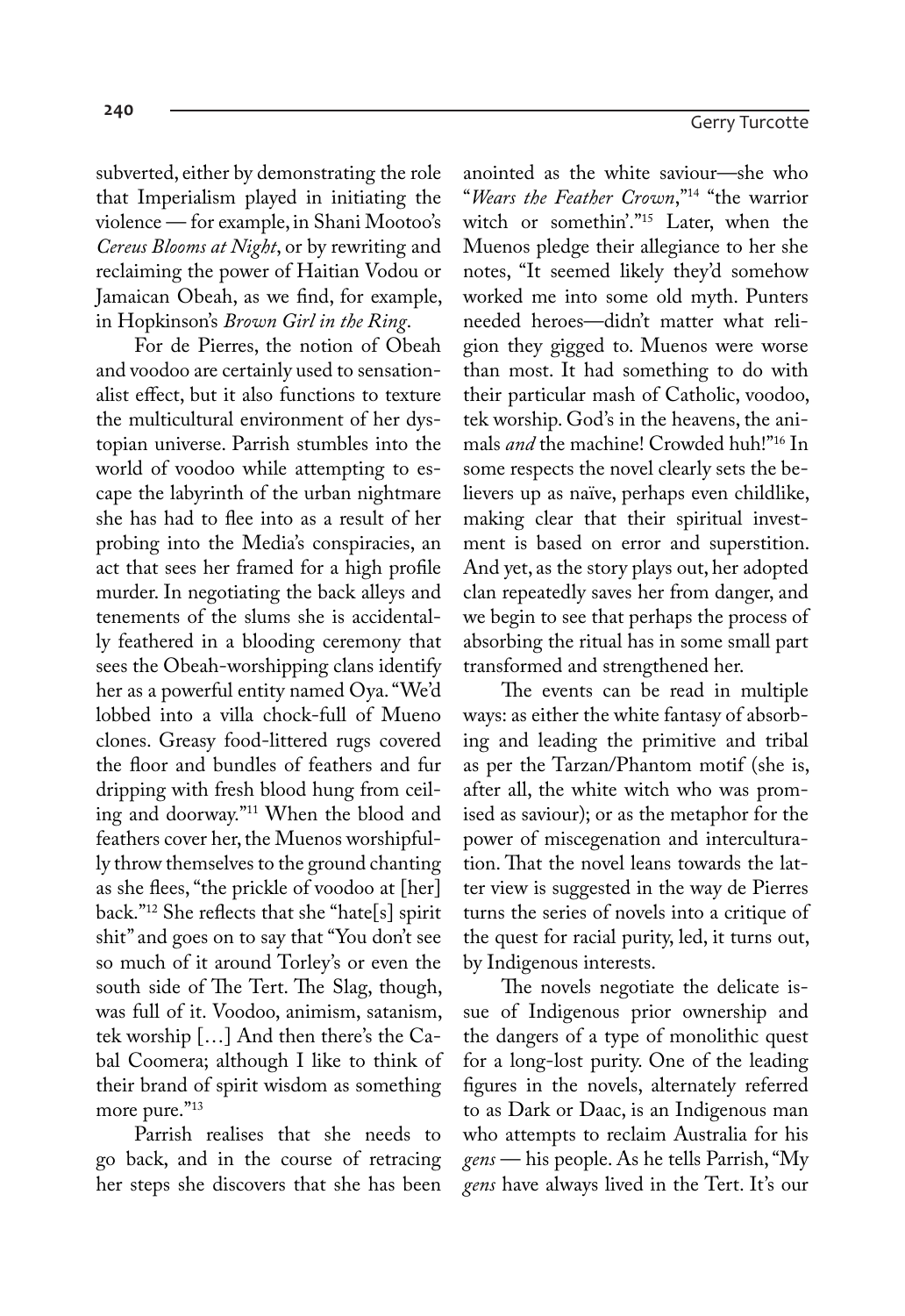land. Long before Mondo and Lang's. Even though we don't exist as a tribe any more — our task does." He goes on to say, "Our land is poisoned and sick. Our Task is to reclaim it, bring it to health, bring its people to health."17 Parrish is sceptical and announces, in a voice that could easily be conservative white Australia's: "What *gens*? [...] The Tert is a rubbish dump of people and waste."<sup>18</sup> The text goes on to say: "A sneer ghosted his face. 'You're from Viva, aren't you? Originally, I mean. You wouldn't understand about family and place. When people return to one place over generations, it becomes part of their soul's code."19 Parrish is stunned as she realises that he is Aboriginal. "You're a native of the continent?" Daac replies: "Maybe once. Genetically I'm as much a mishmash as you. But *gens* is a complicated thing. Hard to define. Those of us that carry the thread of *l'orignie* know and understand."20

Perhaps not surprisingly, given that de Pierres is not an Indigenous Australian, the work tends to come down on the side of diversity and multicultural plurality, while both acknowledging the power of spiritual presences including those of the Kadaitcha and Obeah. Perhaps, though, the trilogy's position can be read through its opening metaphor of the "zigzag" trends, and accounts for the appeal of both Gothic and Caribbean influences. In "Postcolonial Voodoo," Ken Gelder speaks of the way ethnicity is increasingly presented as a "surplus" rather than as a lack, as played out in much postcolonial and whiteness theory. Mike Hill, cited in Gelder, argues that "what whiteness wants … is something that whiteness cannot have and still be white,"<sup>21</sup> prompting Gelder to suggest that "one might resent [ethnicity] not because

it is something less than whiteness, but rather because it can seem like that something extra of which whiteness has been dispossessed."22

If Gelder is correct here in seeing resentment combine with "enchantment, a certain abject yearning … to be in possession of an ethnicity that always seems to lie elsewhere," then we could read de Pierres as literalising this desire. Her character's account of the toll boys arises immediately following her description of her own efforts to appear "interesting." The crime lord, in inviting her to a public event luridly orders her to "Wear something interesting," and she reflects: "Well, interesting he got! I'd changed to a funky black nylon suit with lime pleats interweaved into the flared legs and a leather tank top underneath."23 This, coupled with her garrotte-equipped g-string is definitely "extra-ordinary," but certainly banal compared to the "patchwork skin" and "piebald" faces of the truly fashionable. To cite Gelder again: "the ways in which the 'fatal charm' of ethnicity is contrasted to the banality of metropolitan-based whiteness; the extra-ordinary against the ordinary; and the reminder that whiteness has its ethnicity too is a way of making whiteness fatal again in its own peculiar terms."24

I'm interested here in the way de Pierres straddles the issue of ethnicity and race politics through a text that fetishizes the "voodoo-ing" of whiteness, which of course in the novel is both a dominant force of the existing culture as well as constantly under siege from the predatory non-white underclasses that have been pushed to its encroaching peripheries. Still, it is interesting that the notion of zombie-fication could arguably be claimed as a mark of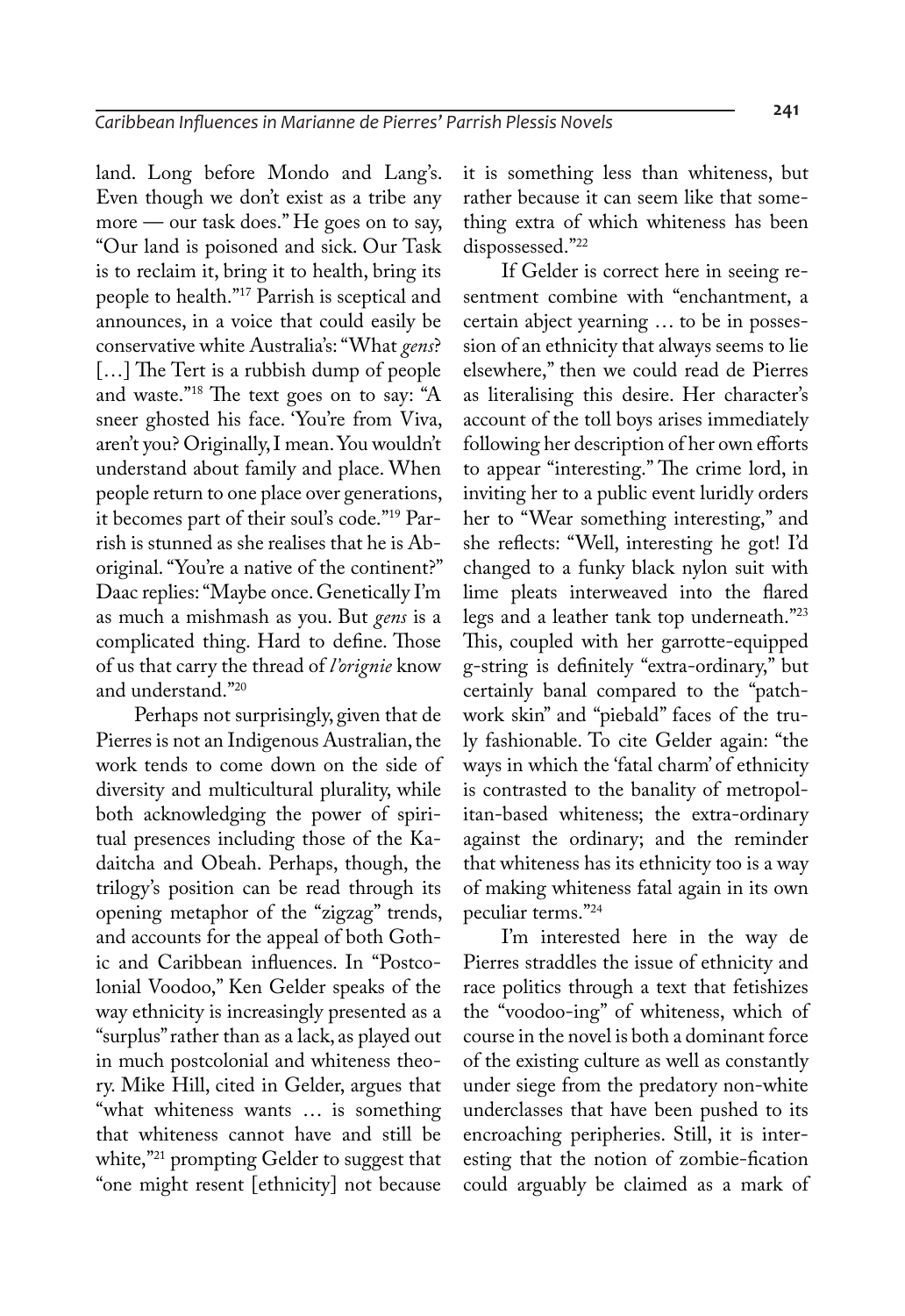complacent whiteness — "soft-bottomed white-collar chump[s]"<sup>25</sup> — and vodoun belief as emblematic of community cohesion and empowerment. One could go further and argue, however, that the idea of voodoo as vital supplement, might well extend to the nature of de Pierres' narrative itself — that its ethnically excessive colourfulness supplements the science fiction genre itself, while also working to produce an accumulation of effect against which both the blandness of whiteness and the unarguable originality of Indigeneity are braced.

Gelder looks at the way a number of critics resist the "enchantment" of voodoo in a range of narratives about, for example,

Haiti, in a bid to "move out of romance and address the process of becoming modern."26 In contemporary science fiction that uses voodoo it is interesting to see its "enchanting" dimensions invoked to argue for a *post-modern* condition — and one that speaks a particular postcolonial reality of plurality and even cultural métissage that both refutes whiteness as an authoritative wholeness but also indigeneity as a moral precursor. It would be tempting to read this as somehow forward thinking, except that it is also possible to interpret this middle ground as a way of recuperating a space for whiteness to inhabit, albeit costumed in an array of "zigzagged" cultural accoutrements, that in the end, leaves the core intact.

### **Bibliography**

Cowie, Jonathan. "Review of *Nylon Angel*." Accessed May 29, 2015. http://www.concatenation.org/frev/ nylon angel.html.

De Pierres, Marianne. *Nylon Angel*. London: Orbit, 2004.

\_\_\_\_\_, *Code Noir*. London: Orbit, 2004.

\_\_\_\_\_, *Crash Deluxe*. London: Orbit, 2005.

Gelder, Ken. "Postcolonial Voodoo." *Postcolonial Studies* 3, no. 1 (2000): 89–98.

Paravisini-Gilbert, Lizabeth. "Colonial and Postcolonial Gothic: the Caribbean." In *The Cambridge Companion to Gothic Fiction,* edited by Jerrold E. Hogle, 229-57. Cambridge: Cambridge University Press, 2002.

Turcotte, Gerry. "Australian Gothic." In *The Handbook of Gothic Literature*, edited by Marie Mulvey Roberts, 10-19. London: Macmillan, 1998.

\_\_\_\_\_, *Peripheral Fear: Transformations of the Gothic in Canadian and Australian Fiction*. Bruxelles: P.I.E. Peter Lang, 2009.

\_\_\_\_\_,. "Post-Colonial Gothic: Australia, Canada, New Zealand, South Pacific." In *The Oxford History of the English Novel. Volume 12: Australia, Canada, New Zealand & the South Pacific since 1950,* edited by Coral Ann Howells, Paul Sharrad, and Gerry Turcotte, 205-20. Oxford: Oxford University Press, 2017.

## **NOTES**

**1.** Marianne De Pierres, *Nylon Angel*, London, Orbit, 2004, p. 2.

**2.** *Ibidem*, p. 3.

**3.** Jonathan Cowie, "Review of *Nylon Angel*," accessed May 29, 2015. http://www.concatenation.org/ frev/nylon angel.html

**4.** Marianne De Pierres, *Nylon Angel*, p. 13.